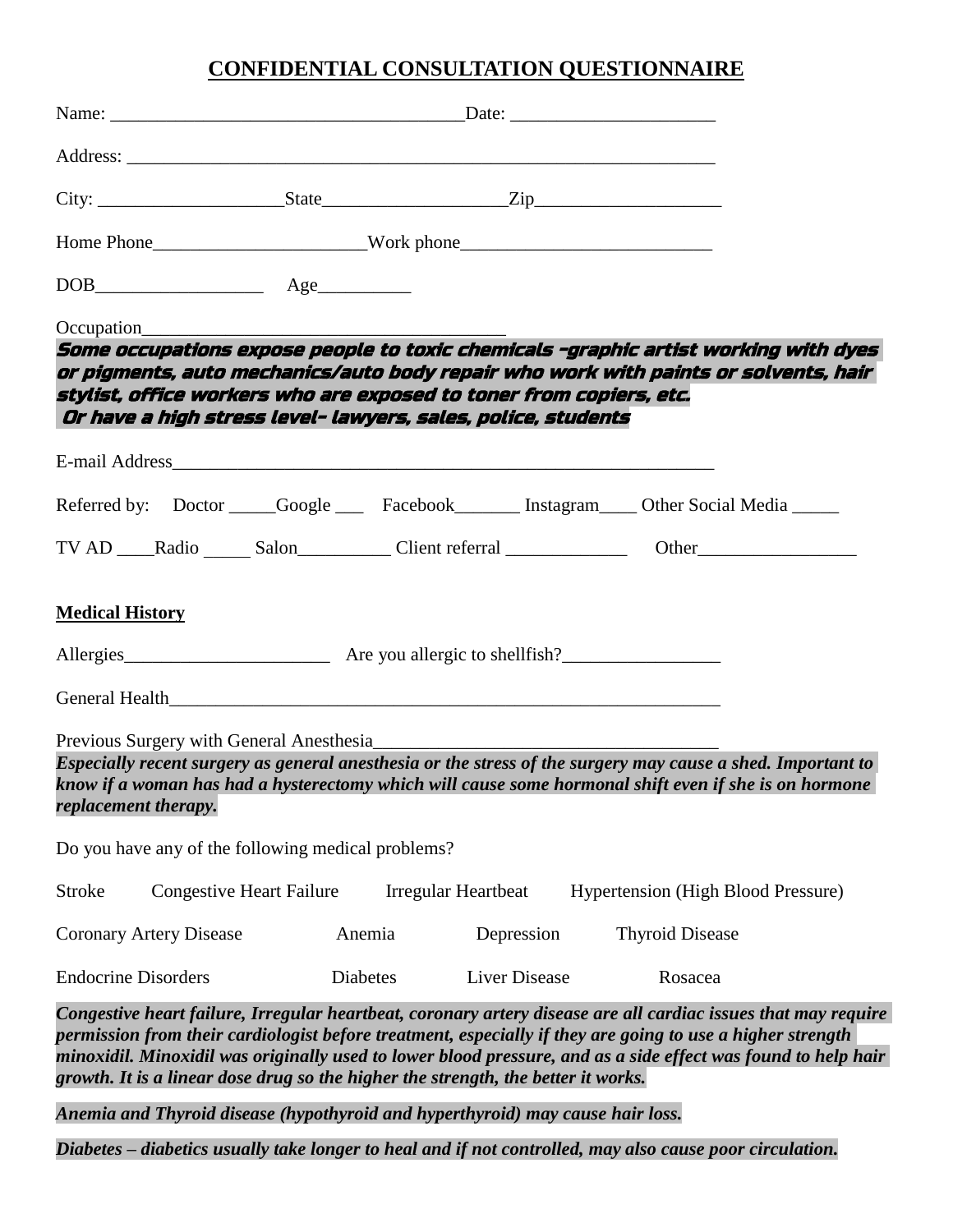### *Depression and liver disease effect general health and medications given to treat these conditions may cause hair loss.*

Presently Undergoing Medical Treatment for\_\_\_\_\_\_\_\_\_\_\_\_\_\_\_\_\_\_\_\_\_\_\_\_\_\_\_\_\_\_\_\_\_\_\_\_\_\_

Stress: High Medium Medium Low *Stress is a big factor in hair loss, especially for women and may cause telogen effluvium. This condition even with treatment may take up to 16 weeks to reverse.*

|  |  |  | <b>Medications:</b> Please list name of medication and dosage |  |
|--|--|--|---------------------------------------------------------------|--|
|--|--|--|---------------------------------------------------------------|--|

| Anti-coagulants | Anti-hypertensive |
|-----------------|-------------------|
|                 |                   |
|                 |                   |

| Hormones | `hvroid | .sd1r1n | <b>Multivitamins</b> |
|----------|---------|---------|----------------------|
|          |         |         |                      |

Radiation Therapy\_\_\_\_\_\_\_\_\_\_\_\_\_\_\_\_\_ Chemotherapy\_\_\_\_\_\_\_\_\_\_\_\_\_\_\_\_\_\_\_

Any medication you on - Please List

*Many medications may cause hair loss as a side effect. Most common are anti -coagulants such as heparin, warfarin (Coumadin), Anti-depressants, hormones(birth control as well as HRT),some thyroid medications, and statins (cholesterol lowering drugs). CLIENTS SHOULD NEVER STOP MEDICATIONS WIHTOUT CONSULTING THEIR DOCTOR!*

# **Females Only**

| Female issues: Yes No<br>Post Menopausal: Yes<br>N <sub>0</sub> |                |
|-----------------------------------------------------------------|----------------|
| Are you planning to get pregnant in the next 6 months? Yes      | N <sub>0</sub> |
| Are you currently pregnant or nursing? Yes<br>N <sub>0</sub>    |                |
| Do you take Contraceptive Pills? Yes No                         |                |
| <b>Males Only</b>                                               |                |

# **Have you currently had or plan to take a PSA blood test for the screening of prostate cancer? Yes** No

**Do you have an enlarged prostate, prostate cancer? Yes No**

*Men who have enlarged prostate or are being checked (PSA) for enlarged prostate, need to let their doctor know they are taking an "anti-androgen (saw palmetto) (XTC's Supplements) or "Propecia***™/Finasteride)**  *as they may cause the PSA to have lower value than it really is.* 

*The doctor may suggest he discontinue taking the supplement for a week or two, prior to having this test performed; for a more accurate reading of their level.*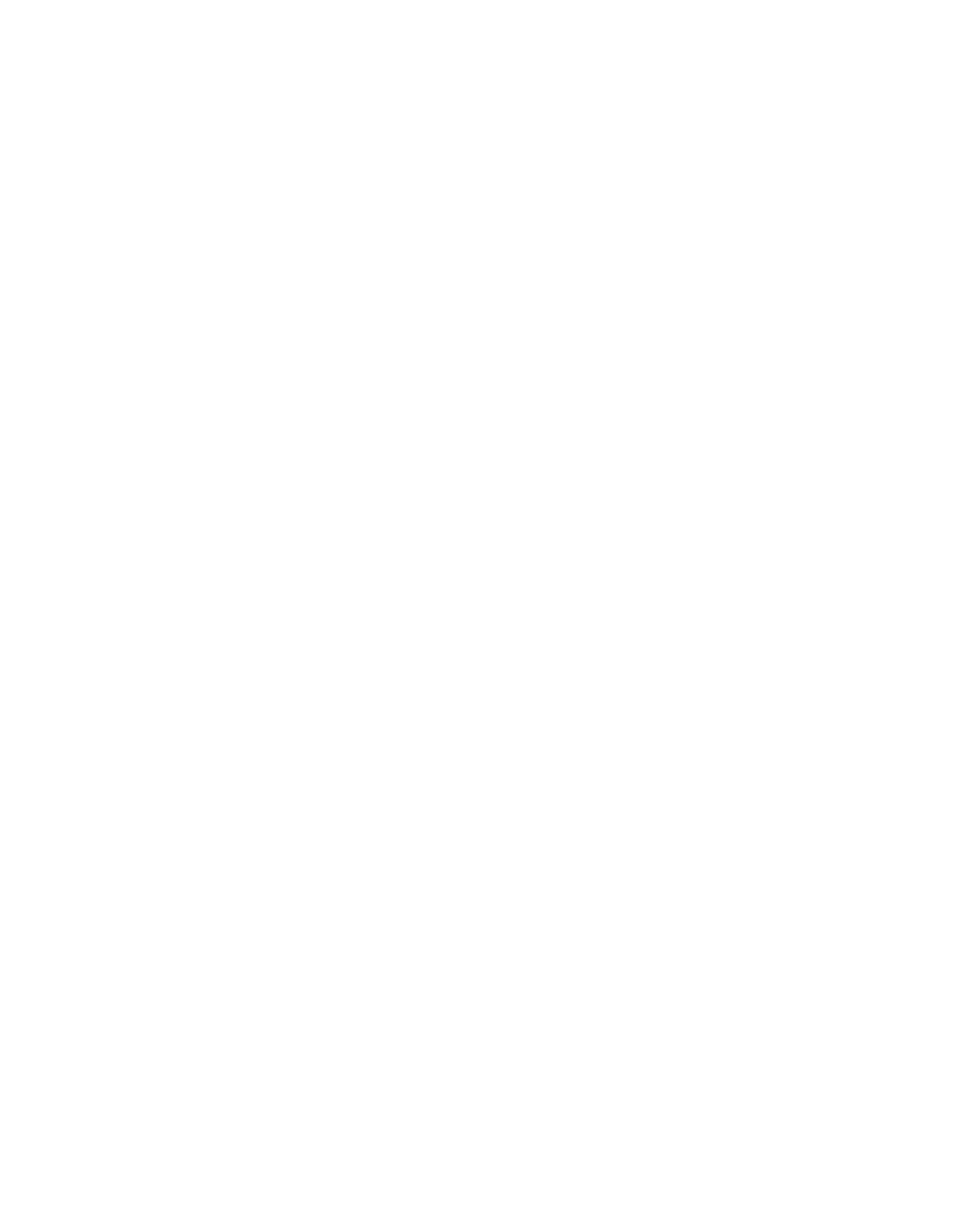# **Nutrition:**

| Are you a vegetarian? Yes | No How many daily servings of protein do you get? |  |  |  |
|---------------------------|---------------------------------------------------|--|--|--|
| Fruit                     | Vegetables <u>version</u>                         |  |  |  |
| Caffeine                  | Carbohydrates<br>Protein                          |  |  |  |
| Lost weight recently?     | How much?                                         |  |  |  |

*Diet is particularly important for healthy hair. An adequate protein intake is essential. How much a person needs per day is based on body weight at .8g per kilogram (2.2lbs). The only contraindication on this is a person who needs to restrict protein intake such as someone with kidney disease.*

*Vegetarians who do not eat any kind of animal protein will have a difficult time with adequate protein as there are two types of protein- complete (animal based such as meat, fish, and poultry which includes dairy products and eggs) and incomplete (nuts, legumes, soy, etc)*

*Fruits and vegetables are important, and people should eat a variety of colors for the best nutritional value. Caffeine (coffee, tea, colas, chocolate, energy drinks) interferes with how your body processes B vitamins so excessive use should be avoided.* 

*Anyone who has lost a lot of weight in a short period of time (diet, gastric bypass or bariatric surgery) will lose hair.*

# **Conditions of Hair and Scalp**

| <b>Is your Scalp:</b>                        | Dry | Oily           | <b>Normal</b> | <b>Dandruff</b>                       |                |    |
|----------------------------------------------|-----|----------------|---------------|---------------------------------------|----------------|----|
| <b>Any Redness or itchy scalp:</b> Yes       |     | N <sub>0</sub> |               | Do you pull your hair? Yes            | N <sub>0</sub> |    |
| <b>Any Bumps or raised areas:</b> Yes        |     | N <sub>0</sub> |               |                                       |                |    |
| <b>Recurrent attacks of patchy loss:</b> Yes |     |                | No.           | Hair of different lengths             | Yes            | No |
| <b>Areas of hair loss:</b> All over scalp    |     |                | Front         | Crown                                 |                |    |
| Any loss of hair on body? Yes                |     | N <sub>0</sub> |               | What area?                            |                |    |
| At what age did you notice hair loss?        |     |                |               | Was loss sudden? ________ or Gradual? |                |    |

*Some of this information you will notice when you examine the scalp. Dandruff may be a sign of an allergic reaction or an excessively dry scalp.* 

*Redness, bumps, raised areas or itching may be a sign of an infection (bacterial or fungal) as well as insect bites or more serious problems such as melanoma. Any raised rash, scaly areas (raised white scaly areas may be psoriasis) or open cuts/wounds should be referred to their physician or a dermatologist. Patchy areas on scalp, eyebrow, facial hair (men), may be alopecia areata. This is usually a sudden hair loss that may progress to Totalis (all the scalp hair) or universalis (all body hair. It is thought to be an auto immune disease and usually happens to someone under increased stress. It may only be an allergic reaction but the cause is not really understood. Hair loss may be a symptom of a disease such as lupus and I usually recommend that people with alopecia areata see their doctor to rule out a serious auto immune disease.*

*Another cause of patchy loss would be scaring alopecia. This is usually seen as a red area that may have some drainage. When it heals, it is very smooth with no hair. A diagnosis of scaring alopecia is usually done by biopsy of the area by a dermatologist. There are no follicles in the scarred areas and regrowth is not*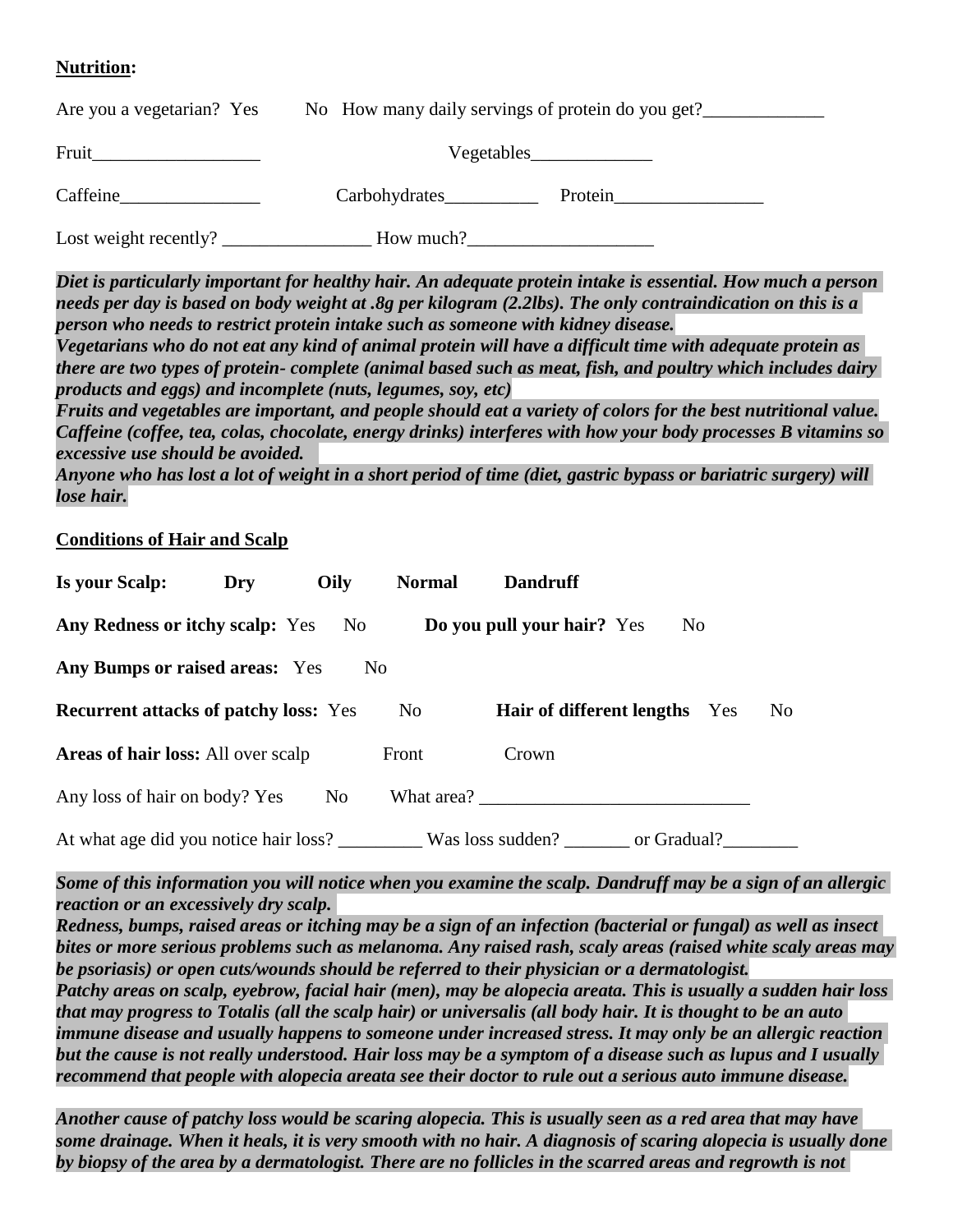*possible. The hairs around these areas may be strengthened with treatment and may make these areas easier to hide with other hair.*

*There may also be chemical (perms, strong chemicals) or physical scaring (heat, accident) where regrowth may not be possible.*

*Occasionally a person with Trichotillomania will come for treatment. These people pull out their hair, eyebrows, eyelashes and may benefit from counseling to find out the cause of this abusive type of behavior. If they continue to pull out their hair, the loss may become permanent.*  Is your hair loss getting worse\_\_\_\_\_\_\_\_\_\_\_\_ How many hairs lost per day?

*Some hair loss is normal. Normally approximately 10% of the hair is in the growth stage and a person may lose 50 to 100 hairs daily and still be considered normal. It is when people see hair all over their pillow, sink and clothes that there is real concern and they seek treatment. People like animals, do occasionally shed and is not cause for alarm as long as they are replacing those hairs which would be visible with the capilloscope.*

What kind of shampoo do you use? example the conditioner *Shampoos without sodium laureth sulfate (SLS) or DEA are safer and healthier. SLS may cause irritation and DEA when it sits on the shelf in a cosmetic product may react with other ingredients to form a potent carcinogen called nitrosodiethanolamide (NDEA). These ingredients are added to shampoo because they* 

*emulsify the product and provide a rich lather that people think necessary to have "clean" hair.*

How many times per week do you shampoo? \_\_\_\_\_\_\_\_\_\_\_\_\_\_\_\_\_\_\_\_

| Do you use a hair dryer? Yes             | - No | What temperature? Hot | Medium Cool |  |
|------------------------------------------|------|-----------------------|-------------|--|
| Hair may be damaged with excessive heat. |      |                       |             |  |

When hair is wet, do you use a towel to rub dry? Yes No *Wet hair is more vulnerable and thin, weak hair may be damaged when vigorous rubbed.*

Is your hair loss concern caused by any medical problems or medications that you are aware of?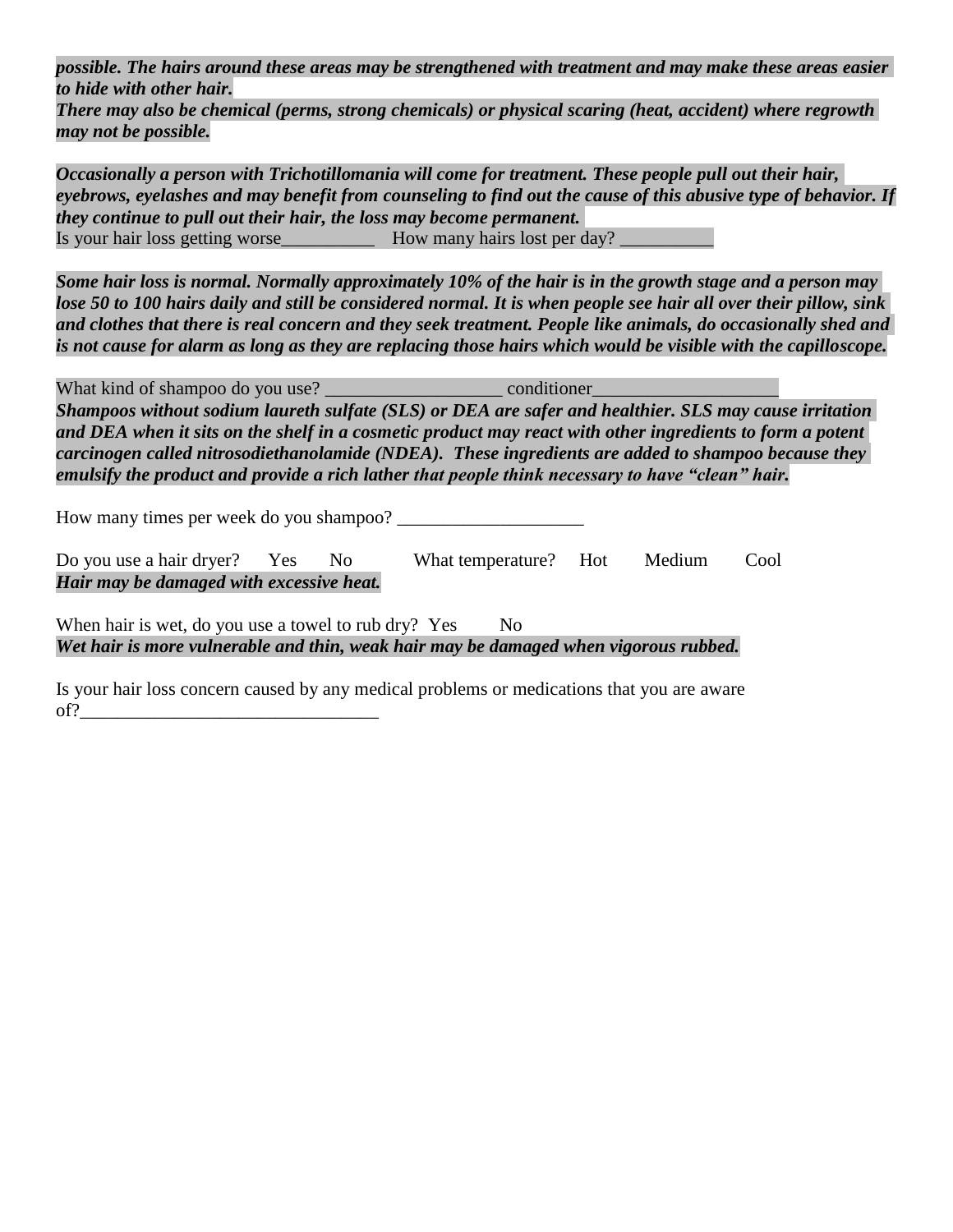#### **HEREDITY** Does hair loss run in your family? Yes No

|                     | <b>BALD</b> | <b>THINNING HAIR</b> | <b>NOT BALD</b> | <b>UNKNOWN</b> |
|---------------------|-------------|----------------------|-----------------|----------------|
| <b>Parents</b>      |             |                      |                 |                |
| <b>Grandparents</b> |             |                      |                 |                |
| <b>Siblings</b>     |             |                      |                 |                |
| Aunt                |             |                      |                 |                |
| <b>Uncle</b>        |             |                      |                 |                |

*If someone indicates they have no family history of hair loss, ask how far back they are going. Hair loss may skip a generation, and is carried on several genes so it may randomly show up in family members or carry down from generation to generation on a regular basis.*

**What options have you researched for your hair loss (Including over the counter and prescriptions)?**

| <b>Transplants</b>                       | <b>Scalp Treatments</b> | Hair Replacement or weaves                |        |
|------------------------------------------|-------------------------|-------------------------------------------|--------|
| Over the counter products                |                         | Prescription products                     | Avacor |
| Minoxidil<br>$\%$                        | Other                   | <b>Clubs or Hair Loss Clinics</b>         |        |
| How much does your hair loss bother you? |                         | Slightly_____ Moderately _____Highly_____ |        |

**Did you tell anyone that you were coming here today?** Yes\_\_\_\_ No\_\_\_

**Would you like to consider using prescription topicals and pills if you could get better results? Keep in mind, prescription products in general increase the cost of the program.** Yes No

#### **What are your goals and expectations?**

Prevent further loss \_\_\_\_Gain back hair quickly\_\_\_\_

Gradually gain back some hair\_\_\_\_ Other \_\_\_\_\_\_\_\_\_\_\_\_\_\_\_\_\_\_\_\_\_\_\_\_\_\_

**Knowing that treatment and/or surgical options may take 6 months or more to show success, are you willing to wait that long?** Yes No

#### **Please indicate where hair loss bothers you the most.**

No variation in hair style Seeing pictures/videos Going outside on windy days Wearing hats when going out Seeing old friends Overall self esteem Participating in sports Meeting new people Overall appearance People make comments Conscious of appearance at work

Social Life Swimming or getting caught in the rain